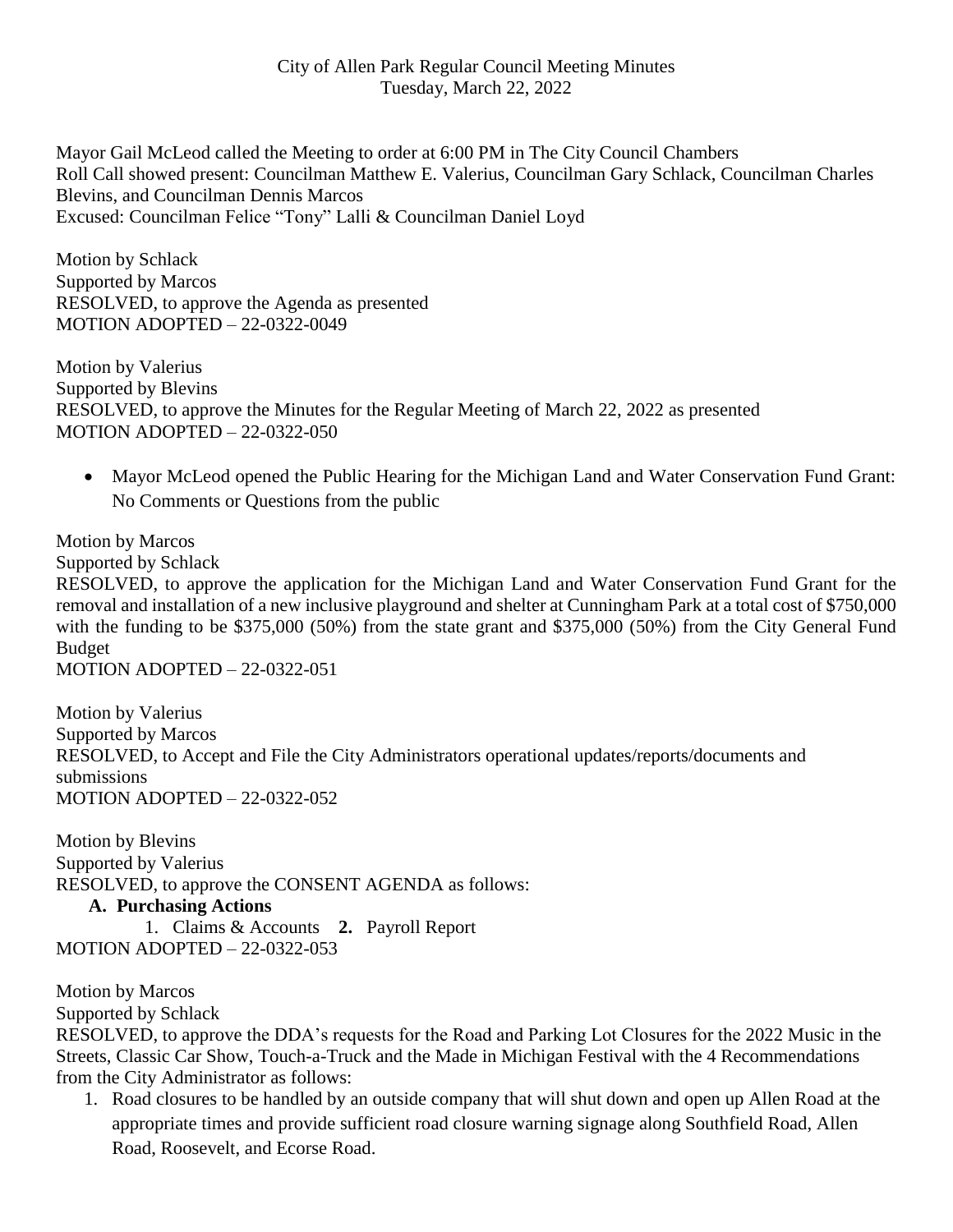- 2. Secure the services of at least two (2) Allen Park Police Officers for the Made in Michigan Festival and the first Music in the Streets Concert (additional concerts if the need is determined by Chief Egan).
- 3. For the Made in Michigan Festival, alcohol to only be consumed in designated areas as determined by the Michigan Liquor Control Commission, with concurrence from Chief Egan.
- 4. Re-location of the Made in Michigan Festival from Allen Road if the event does not meet the expectation that all of Allen Road will be utilized.

With All events pending final approval from the Police Chief MOTION ADOPTED – 22-0322-054

Motion by Blevins

Supported by Valerius

WHEREAS, Chapter 7 of the Wayne County Storm Water Management Ordinance ("Wayne County Ordinance"), requires storm water management systems to be maintained in perpetuity to ensure that the systems function properly as designed;

WHEREAS, Rule 801 of the Wayne County Storm Water Management Administrative Rules ("Administrative Rules") requires applicants for storm water construction approval to submit long term maintenance plans as part of an application for storm water construction approval;

WHEREAS, **Voran Properties , LLC ("Owner")** has applied to the Wayne County Department of Public Services for approval to construct a storm water management system with respect to a project located at **5900 Allen Road** ("Project") in Allen Park, Michigan;

WHEREAS, Owner's application for approval to construct a storm water management system has been assigned Plan Review Number R-17-219;

WHEREAS, Owner submitted the Plan to the County and City of Allen Park for long-term maintenance of the storm water management system at the Project pursuant to Rule 801, which Plan has been tentatively approved by the County pending issuance of this resolution and has been accepted by the City of Allen Park; and

WHEREAS, the City of Allen Park has agreed to assume jurisdiction and accept responsibility for longterm maintenance of storm water management system(s) at the Project in perpetuity;

NOW, THEREFORE, BE IT RESOLVED, that upon execution of the Agreement for Maintenance of Storm Water Management System, Reimbursement of Expenses Incurred by the City and Indemnification with Owner, the City of Allen Park assumes jurisdiction over and accepts responsibility for long term maintenance of storm water management system(s) at the Project pursuant to the Wayne County Ordinance, the Administrative Rules, the Plan, and the storm water construction approval issued by Wayne County;

BE IT FURTHER RESOLVED, that approval be and is hereby granted, authorizing the DPW Director to execute, on behalf of the City of Allen Park, the Permit and other documents for long-term maintenance of the storm water management system issued by Wayne County for the Project. MOTION ADOPTED – 22-0322-055